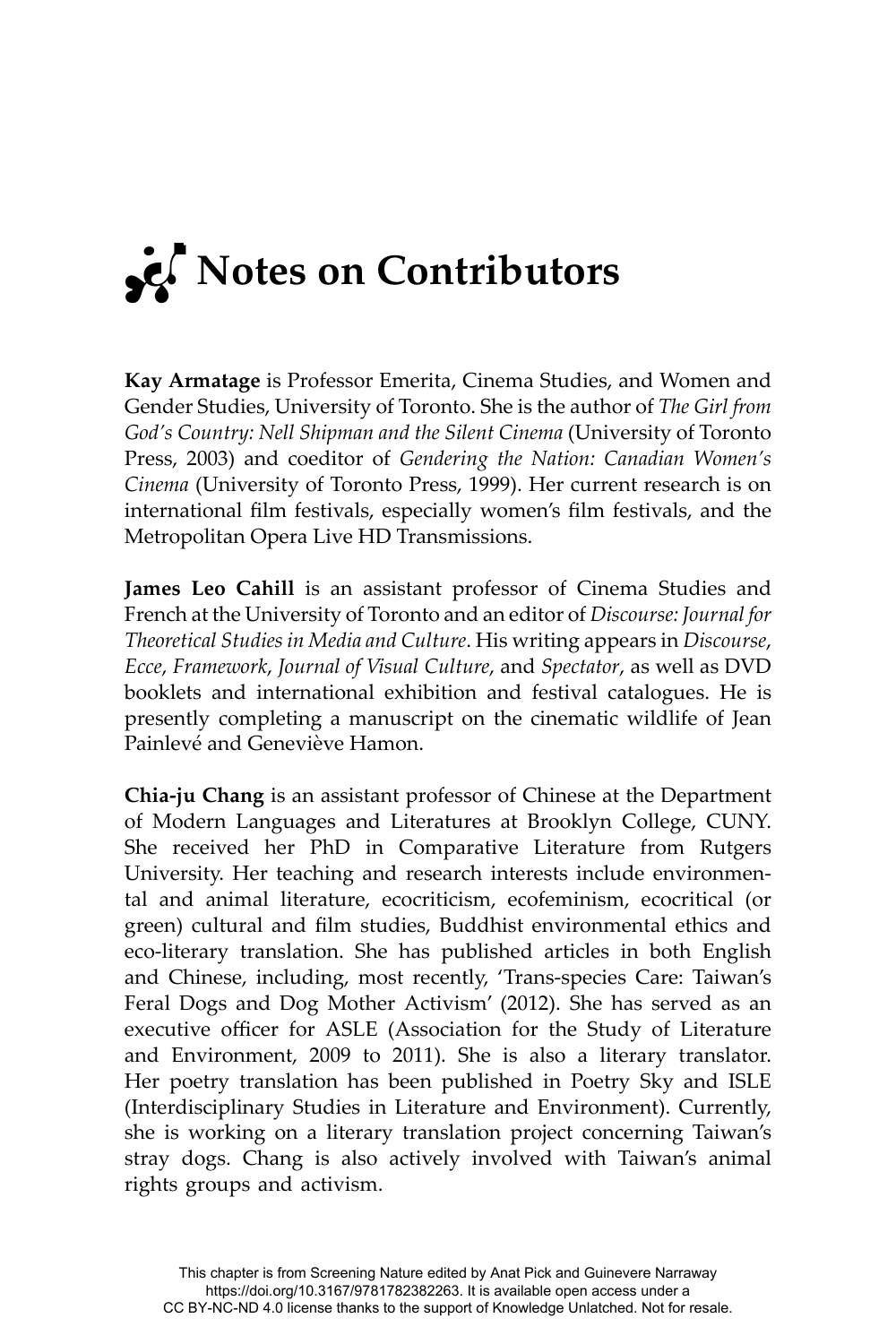**Steven Eastwood** is a filmmaker and artist who works with fiction and documentary. He completed his first feature, *Buried Land* in 2010 (in collaboration with Alan Rhodes), official selection: Tribeca, Moscow, Sarajevo, Mumbai. His group and solo exhibitions include Jerwood Gallery, London; QUT Gallery, Brisbane; Globe Gallery, Newcastle; KK Projects Gallery, New Orleans. Eastwood formed the production company Paradogs in 1997 and his documentary *Those Who Are Jesus* (2001) was nominated for a Grierson Award at BAFTA. He is currently Programme Leader in Film and Video at the University of East London, U.K. He has convened a number of symposia including Powers of the False, and Interval  $1 \& 2$ , and is the cofounder of the arts laboratory event OMSK. Eastwood has published numerous book chapters and articles. He gained a theory-practice Ph.D. through UCL, The Slade.

**Elana Gomel** is associate professor at the Department of English and American Studies of Tel-Aviv University, Israel. She has been a Visiting Scholar at a number of institutions, including Princeton, Stanford, and University of Hong Kong. Her interests include narrative theory, Charles Dickens, and science fiction. She is the author of four academic books, including *Bloodscripts: Writing the Violent Subject* (Ohio University Press, 2003) and *The Pilgrim Soul: Being Russian in Israel* (Cambria Press, 2009). Her latest book is *Postmodern Science Fiction and Temporal Imagination* (Continuum, 2010). She has published numerous articles on science fiction, posthumanity, narrative theory and other subjects. She is currently at work on a book about impossible spaces.

**May Adadol Ingawanij** is a senior research fellow at the University of Westminster. Her current research into Indian film exhibition and cinema experience in Siam historicises the trajectory of circulation of film forms across borders in Asia. In the areas of contemporary cinema, May's research interests concern South East Asian cinema, especially independent practices, documentary and avant-garde aesthetics, and moving-image installations. She has published on the work of Apichatpong Weerasethakul and the Filipino filmmaker Lav Diaz. In 2009, she organised the event cineSEA: independent moving images from South East Asia, which included a masterclass with Apichatpong at CREAM (Centre for Research and Education in Arts and Media) alongside screenings and a symposium. May's PhD traced the relationship between cinematically spectacular heritage films, royalism, and the Thai bourgeois fantasy of attaining global prestige.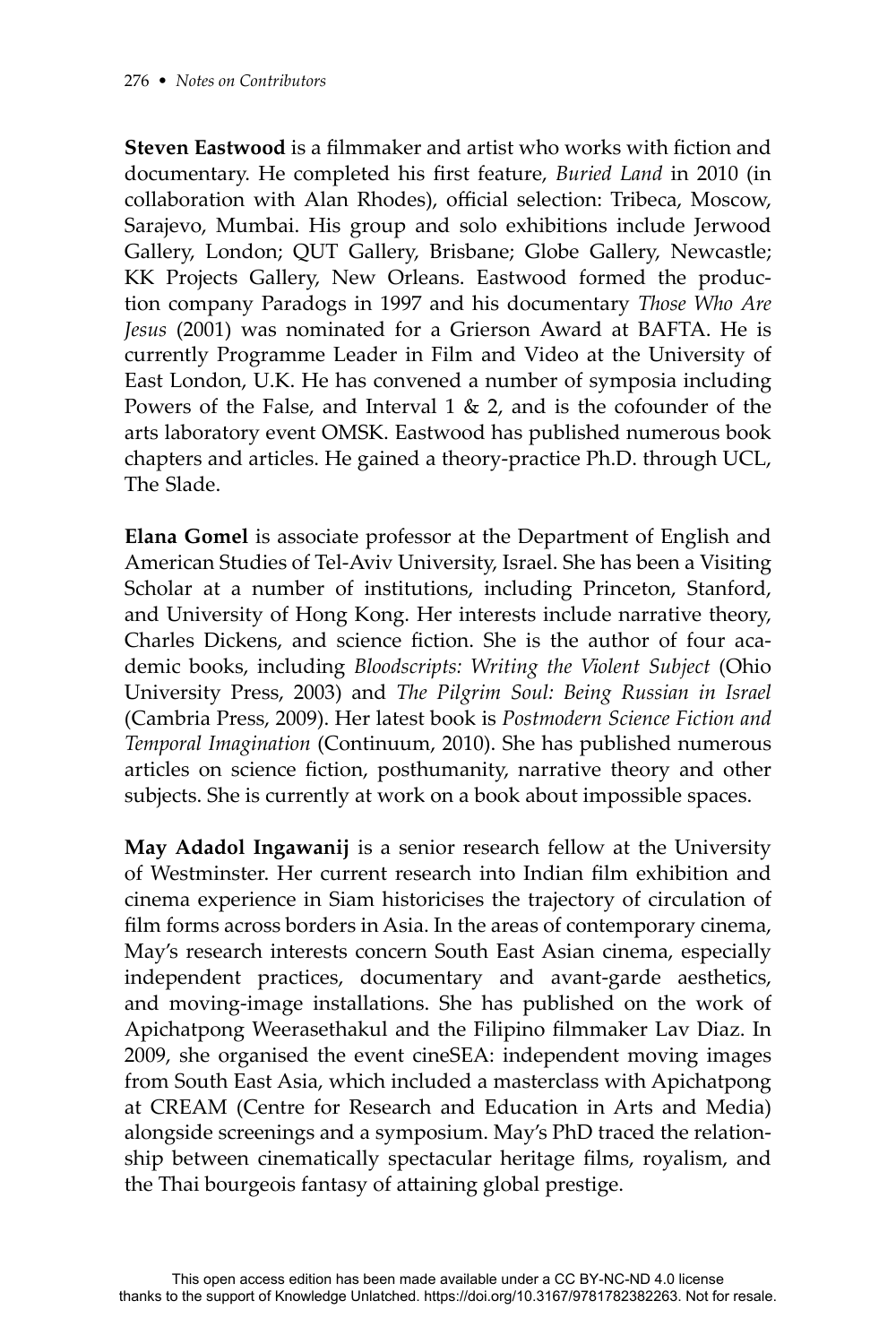**David Ingram** is a lecturer in Screen Media at Brunel University, London. He is the author of *Green Screen: Environmentalism and Hollywood Cinema* (University of Exeter Press, 2000) and *The Jukebox in the Garden: Ecocriticism and American Popular Music Since 1960* (Rodopi, 2010), as well as several articles on film and music.

**Elizabeth Leane** is a senior lecturer in English literature at the University of Tasmania. She holds a BA and a BSc (in physics) from the University of Adelaide, and an MSt and DPhil (in English literature) from the University of Oxford, where she studied as a Rhodes Scholar. Her books include *Reading Popular Physics* (Ashgate, 2007), *Antarctica in Fiction* (Cambridge University Press, 2012), and the coedited collections *Considering Animals* (Ashgate, 2011) and *Imagining Antarctica*  (Quintus, 2011). She is currently writing *South Pole* for Reaktion Books' new series, Earth. She has also published widely in academic journals such as *Polar Record, Ariel, Anthrozoös*, *Science Fiction Studies*, *Signs* and *Review of English Studies*, and is Arts editor of the *Polar Journal*. In 2004 she travelled south on the icebreaker *Aurora Australis* as an Australian Antarctic Arts Fellow.

**Sophie Mayer** is the author of *The Cinema of Sally Potter: A Politics of Love* (Wallflower, 2009), and a regular contributor to *Sight & Sound* and The F-Word. She co-curated Punto de Vista's The Personal is Political, the first ever retrospective of feminist documentary in Spain, in 2011 with Elena Oroz, and is the coeditor of *There She Goes: Feminism, Filmmaking and Beyond* with Corinn Columpar (Wayne State, 2009). She is also the author of three collections of poetry, *Her Various Scalpels* (Shearsman, 2009), *The Private Parts of Girls* (Salt, 2011) and *Kiss Off* (Oystercatcher, 2011).

**Claire Molloy** is Professor of Film, Television and Digital Media at Edge Hill University. She has a background in commercial photography, filmmaking and communications design. Her publications include *Memento* (Edinburgh University Press, 2010) and *Popular Media and Animals* (Palgrave, 2011). She is coeditor of *Beyond Human: From Animality to Transhumanism* (Continuum, 2012) and *American Independent Cinema: Indie, indiewood and beyond* (Routledge, 2012). Her research interests include media industries, cinema, entertainment media, nature, animal studies, and animal ethics. She is a fellow of the Oxford Centre for Animal Ethics.

**Guinevere Narraway** teaches at the University of Tasmania. She received her PhD in German Studies and Visual Culture from Monash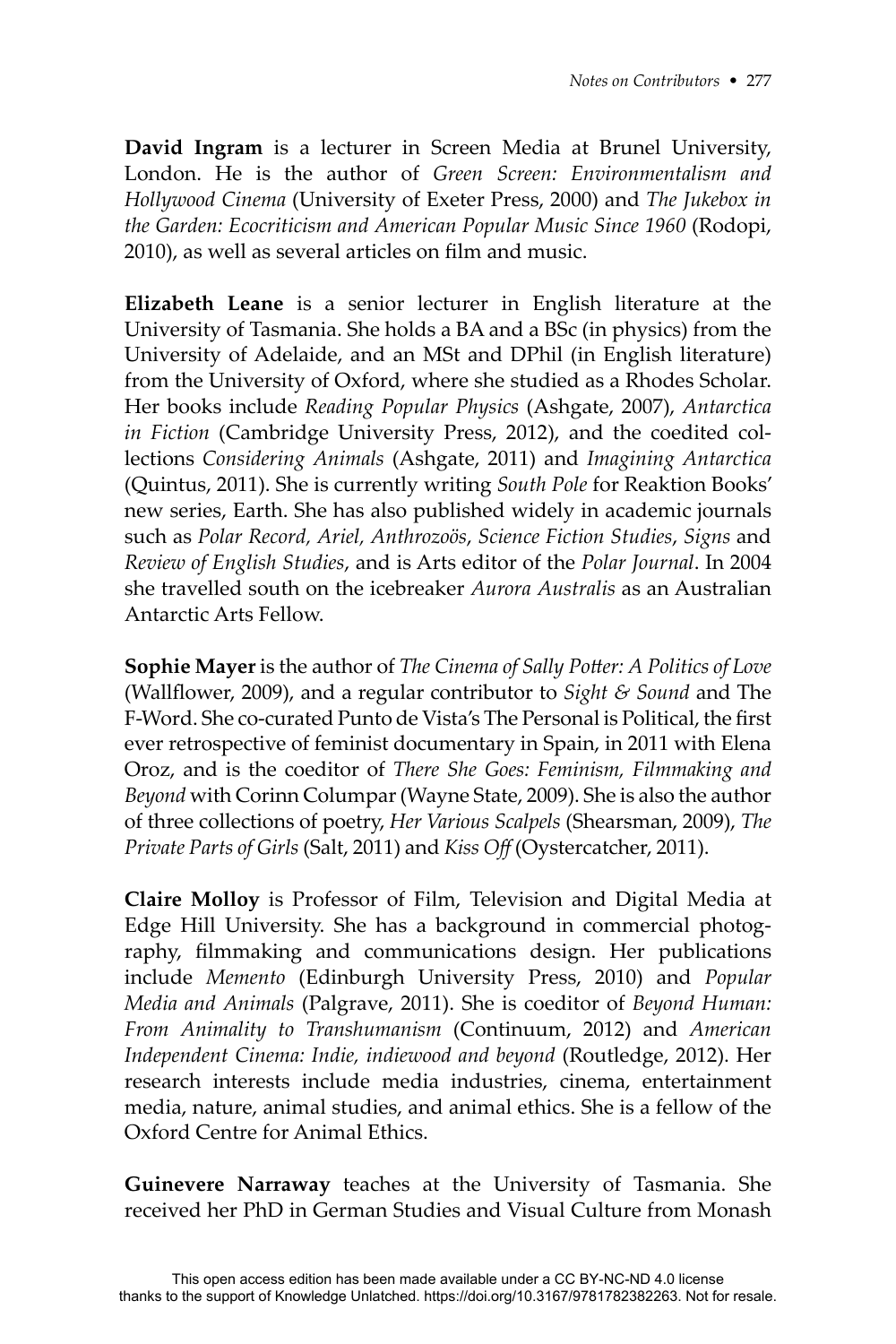University, Melbourne. Her doctoral thesis, 'Making Nature: Visions of Mastery in Third Reich Cinema', undertakes an examination of the representation of instrumentalising modernity in film under National Socialism. Narraway's teaching and research interests are primarily concerned with the representation of nature in moving image culture. She has published on the mountain films of Luis Trenker and on Leni Riefenstahl's Nuba photographs. Most recently she has had an article on nature and flesh-eating in Jonathan auf der Heide's 2009 film *Van Diemen's Land* published in *Senses of Cinema* (2012). Her chapter, coedited with Elizabeth Leane, 'Things from Another World: Dogs, Aliens and Antarctic Cinema', is forthcoming in the collection *Cinematic Canines: Dogs and Their Work in the Fiction Film*, edited by Adrienne McLean and published by Rutgers University Press.

**Stephen Nicol** obtained a BSc in Zoology from Aberdeen University, an MSc in Oceanography from Southampton University and a PhD in Biology from Dalhousie University, and worked at the Australian Antarctic Division as a research scientist and program leader from 1987 to 2011. He has conducted research on many aspects of krill biology and the Southern Ocean ecosystem, and has published over two hundred articles, including management papers, refereed articles, popular science and travel writing. Currently he is Adjunct Professor at the Institute for Marine and Antarctic Studies at the University of Tasmania, and serves on the scientific boards of a number of companies and associations that require information on the Antarctic krill resource. He is also enrolled in an MA in Creative Writing at the University of Tasmania.

**Carrie Packwood Freeman** is an assistant professor of Communication at Georgia State University in Atlanta. She is a critical/cultural studies media researcher in the areas of strategic communication for social change, media ethics, environmental communication, and critical animal studies, with a specialty in animal agribusiness and veganism. She is particularly interested in deconstructing the human/animal dualism and identifying the role of values and ideology in communication about animals and nature. See her writing at http://works.bepress.com/ carrie\_freeman/. In addition to a previous career in PR and HR, she has been active in the animal rights and vegetarian movements for two decades and served as a volunteer director for local grassroots groups in Florida, Georgia and Oregon. She currently serves as co-host of a weekly indie radio programme on animal protection (*Second Opinion Radio*) and a monthly host of an environmental programme (*In Tune to Nature*), both on WRFG.org 89.3FM Atlanta.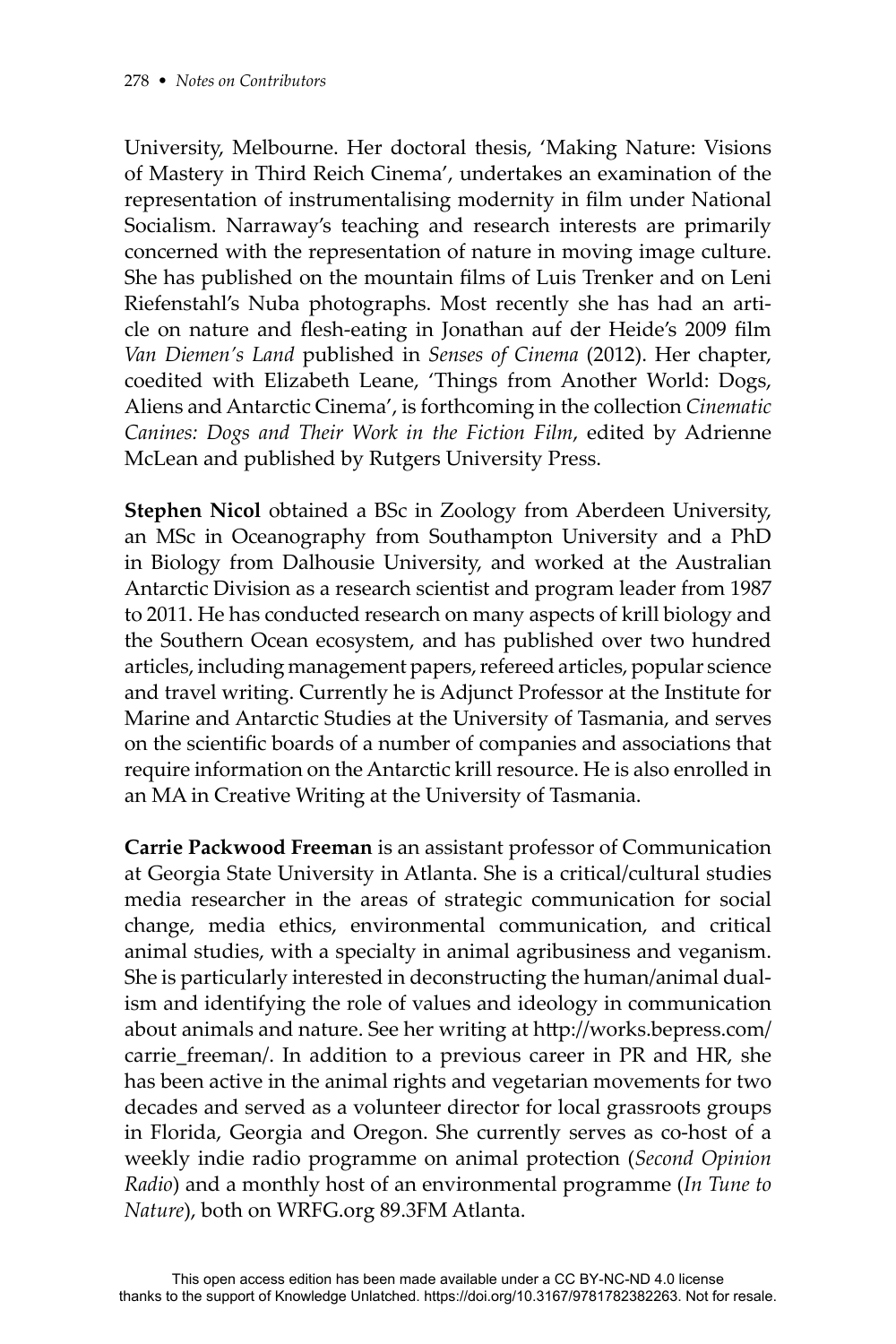**Silke Panse** is Lecturer for Fine Art, Critical and Contextual Studies at the University for the Creative Arts in Canterbury, U.K. Her chapter 'The Judging Spectator in the Image' is published in the co-edited collection *A Critique of Judgment in Film and Television* (Palgrave, 2013). Her essay 'The Work of the Documentary Protagonist' will be published in the *Blackwell Companion for Contemporary Documentary* (Blackwell, 2014) for which she subedits the theme on work, and her text '"My Emotions Have Come Back Now. It's Disgusting": Affect, Alienation and Botox' is forthcoming in *Marx and the Moving Image: New Perspectives on History, Theory and Practice* (Palgrave, 2014). She has written on collective subjectivity in the GDR documentaries series *The Children of Golzow*, in *Rethinking Documentary* (Open University Press, 2008), object subjectivity in *CSI: Crime Scene Investigation* (I.B. Tauris, 2007), and documentary as painting in Alexandr Sokurov's *Elegy of a Voyage*. Her essay 'What Drawings Can Do That Films Can't' was published in the artist book *Blind Movies* (Ruskin School of Drawing, 2009). She has co-organised the symposium *Screening Nature: Flora, Fauna and the Moving Image* (2013) and curated its 'Flora' film programme, and organised the conference *Werner Herzog's Cinema: Between the Visionary and the Documentary* (2005) at the Goethe-Institut London.

**Anat Pick** lectures in Film Studies at Queen Mary, University of London. She is author of *Creaturely Poetics: Animality and Vulnerability in Literature and Film* (Columbia University Press, 2011), and has published work on Simone Weil, Henry James and Emmanuel Levinas, independent cinema, continental philosophy, and ethical veganism. With Silke Panse, Anat co-curated *Screening Nature: Flora, Fauna and the Moving Image* at the Whitechapel Gallery, London (May 2013).

**Geoffrey Alan Rhodes** is a media artist, filmmaker, and writer. His works seek out new connections and experiences across the borders between the real and the virtual, the cinematic and the actual, fine art and popular experience. Rhodes' short films have screened and been installed at the International Film Festivals of Moscow, Mumbai, Sarajevo, Friesland, Göteborg, Cottbus, Split, Syracuse, and more. His installation works use multiple screens, projections, and live augmented video in explorations of auto-performance and the emergence of contemporary phantasmagoria. His works have been part of major exhibitions at Mediations Poznan Biennale Poland, the European Media Arts Festival, Microwave International Hong Kong, the International Society of Electronic Arts and the Abandon Normal Devices Festival (U.K.).